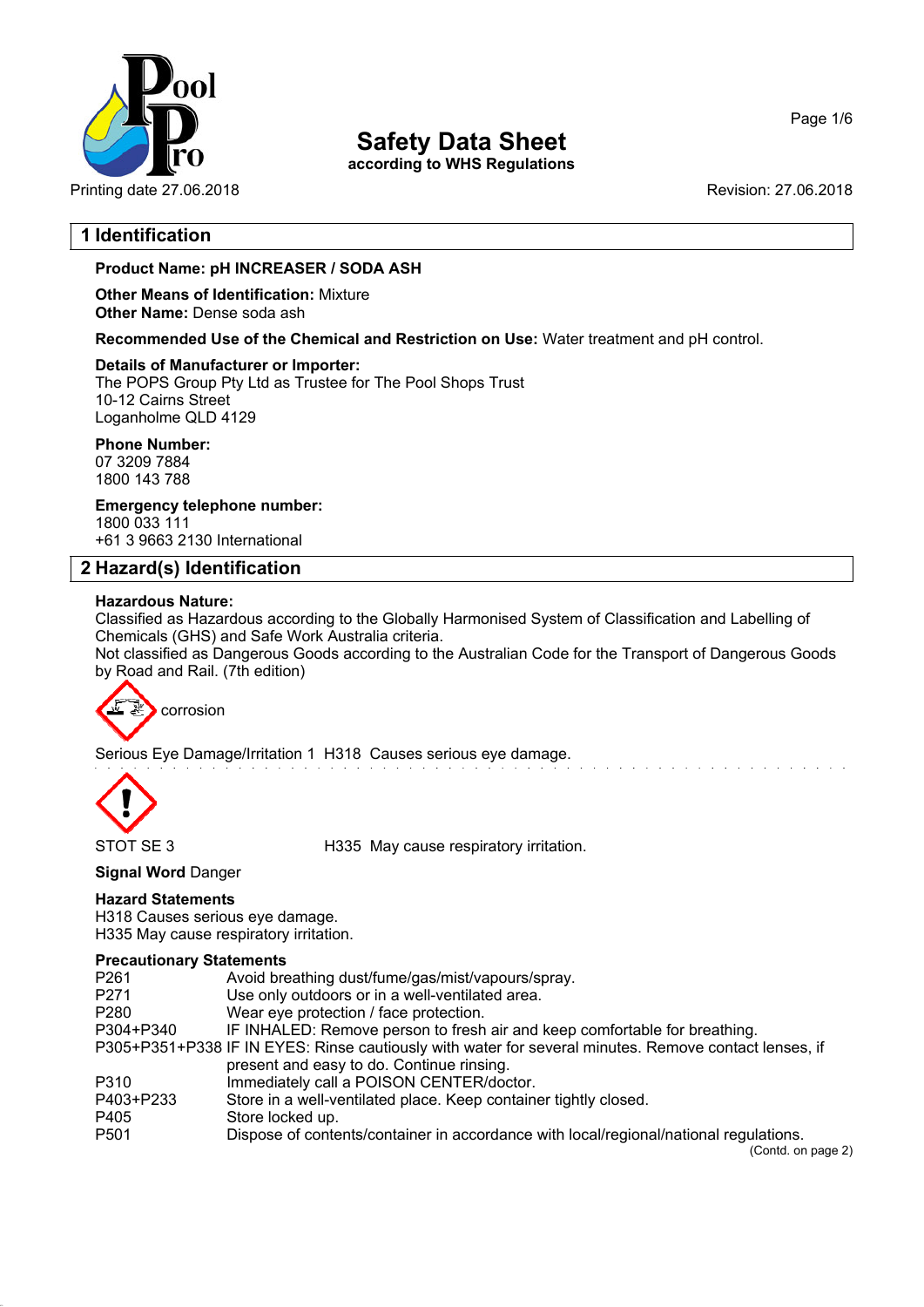**according to WHS Regulations**

Printing date 27.06.2018 **Revision: 27.06.2018** Revision: 27.06.2018

#### **Product Name: pH INCREASER / SODA ASH**

(Contd. of page 1)

>60%

## **3 Composition and Information on Ingredients**

#### **Chemical Characterization: Mixtures**

**Description:** Mixture of substances listed below with nonhazardous additions.

#### **Hazardous Components:**

CAS: 497-19-8 Sodium carbonate

Serious Eye Damage/Irritation 1, H318;  $\Diamond$  STOT SE 3, H335

## **4 First Aid Measures**

#### **Inhalation:**

If inhaled, remove to fresh air. If not breathing, give artificial respiration. If breathing is difficult, give oxygen. Seek medical attention if symptoms persist.

#### **Skin Contact:**

Remove contaminated clothing and wash affected areas with soap and water. Seek medical attention if symptoms persist. Launder clothing before reuse.

#### **Eye Contact:**

In case of eye contact, check for and remove any contact lenses. Immediately irrigate eyes with plenty of running water for at least 15 minutes, keeping eyelids open. Seek immediate medical attention.

#### **Ingestion:**

If swallowed, do NOT induce vomiting. Immediately rinse mouth with water. Give a glass of water. Never give anything by mouth to an unconscious person. Seek immediate medical attention. **Information for Doctor:** Treat symptomatically.

#### **Symptoms Caused by Exposure:**

Inhalation: May cause respiratory irritation. Skin Contact: May cause skin irritation. Eye Contact: Causes serious eye damage. Ingestion: Large amounts may cause nausea and vomiting.

## **5 Fire Fighting Measures**

#### **Suitable Extinguishing Media:**

Water fog or fine water spray, foam, dry agent (carbon dioxide, dry chemical powder).

#### **Specific Hazards Arising from the Chemical:**

Decomposes on heating emitting toxic fumes of carbon and sodium oxides. Product is not flammable but may decompose in a fire. Not considered to be an explosion hazard. Containers close to fire should be removed if safe to do so.

#### **Special Protective Equipment and Precautions for Fire Fighters:**

When fighting a major fire wear self-contained breathing apparatus and protective equipment.

## **6 Accidental Release Measures**

#### **Personal Precautions, Protective Equipment and Emergency Procedures:**

Wear approved self-contained breathing apparatus and full protective clothing. Evacuate all non-essential personnel from affected area. Ensure adequate ventilation. Do not breathe dust.

#### **Environmental Precautions:**

In the event of a major spill, prevent spillage from entering drains or water courses.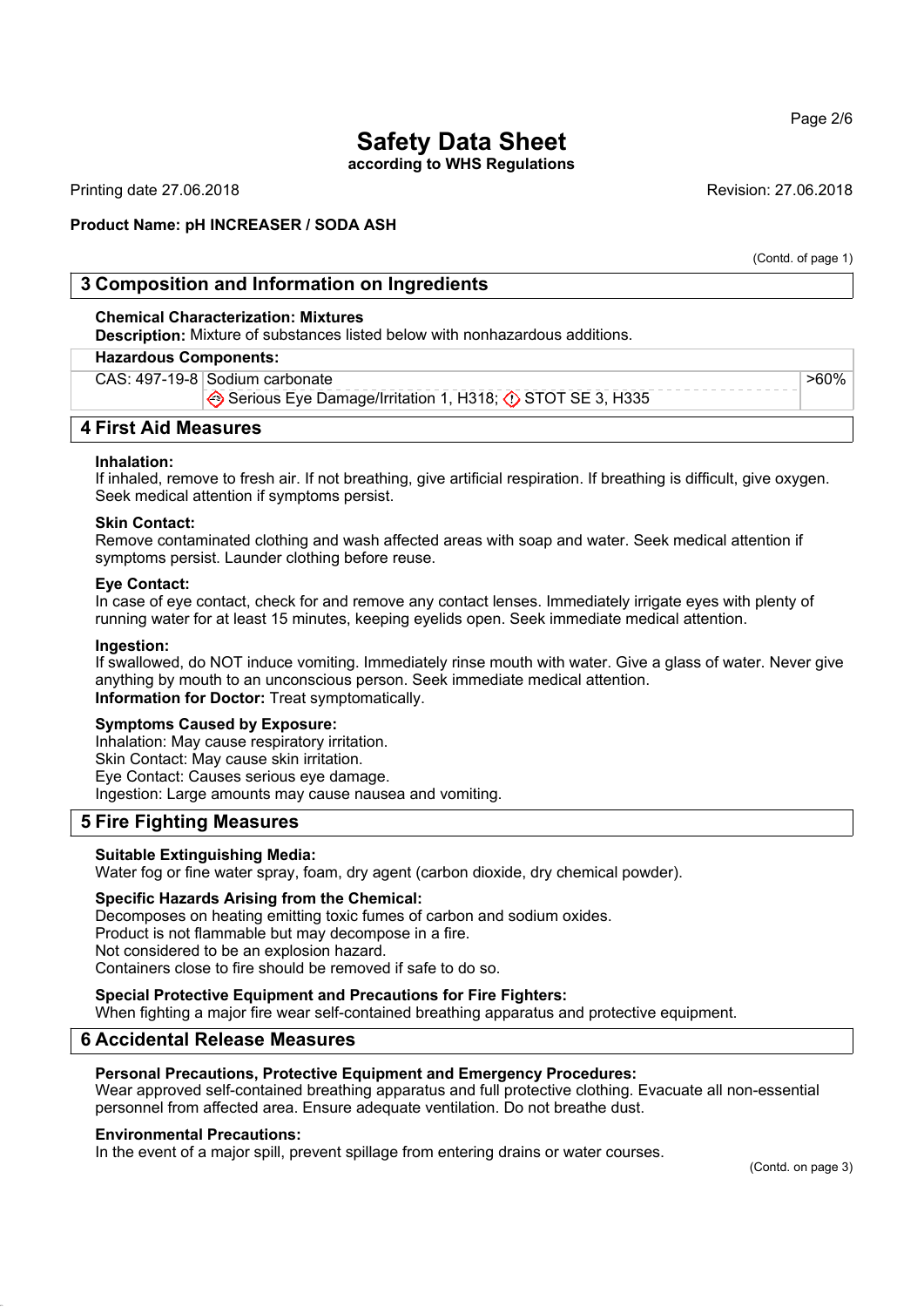### Page 3/6

# **Safety Data Sheet**

**according to WHS Regulations**

Printing date 27.06.2018 **Revision: 27.06.2018** Revision: 27.06.2018

#### **Product Name: pH INCREASER / SODA ASH**

(Contd. of page 2)

#### **Methods and Materials for Containment and Cleaning Up:**

Stop leak if safe to do so and contain spill. Cover with damp absorbent (inert material, sand or soil). Sweep or vacuum up, but avoid generating dust. Collect and seal in properly labelled containers or drums for disposal. Caution - heat may be evolved on contact with water.

## **7 Handling and Storage**

#### **Precautions for Safe Handling:**

Caution - heat may be evolved on contact with water.

Use of safe work practices are recommended to avoid eye or skin contact and inhalation of dust. Food, beverages and tobacco products should not be stored or consumed where this material is in use. Always wash hands before smoking, eating, drinking or using the toilet. Wash contaminated clothing and other protective equipment before storage or re-use. Provide eyewash fountains and safety showers in close proximity to points of potential exposure.

#### **Conditions for Safe Storage:**

Store in a cool, dry, well ventilated place and out of direct sunlight. Keep containers closed when not in use. Protect from moisture. Keep away from acids, water, aluminium, lead, magnesium, iron and zinc. Check regularly for spills.

## **8 Exposure Controls and Personal Protection**

**Exposure Standards:** Rouge dust: TWA - 10mg/m3

**Engineering Controls:** Ensure adequate ventilation of the working area.

#### **Respiratory Protection:**

If necessary use with local exhaust ventilation or while wearing dust mask. Use an approved full face supplied air respirator if high airborne concentrations of the material are present. See Australian Standards AS/NZS 1715 and 1716 for more information.

#### **Skin Protection:**

PVC, PVA, nitrile, neoprene, rubber or vinyl gloves should be worn if exposure is likely. See Australian/New Zealand Standard AS/NZS 2161 for more information. When selecting gloves for use against certain chemicals, the degradation resistance, permeation rate and permeation breakthrough time should be considered.

Occupational protective clothing (depending on conditions in which it has to be used, in particular as regards the period for which it is worn, which shall be determined on the basis of the seriousness of the risk, the frequency of exposure to the risk, the characteristics of the workstation of each worker and the performance of the protective clothing). See Australian/New Zealand Standard AS/NZS 4501 for more information.

#### **Eye and Face Protection:**

Eye and face protectors for protection against dust. See Australian/New Zealand Standard AS/NZS 1337 for more information.

## **9 Physical and Chemical Properties**

**Appearance: Form:** Crystalline or granular **Colour:** White **Odour:** No information available **Odour Threshold:** No information available **pH-Value:** 11.3 (1% solution)<br>**Melting point/freezing point:** 251 °C **Melting point/freezing point: Initial Boiling Point/Boiling Range:** No information available **Flash Point:** Not applicable **Flammability:** Product is not flammable.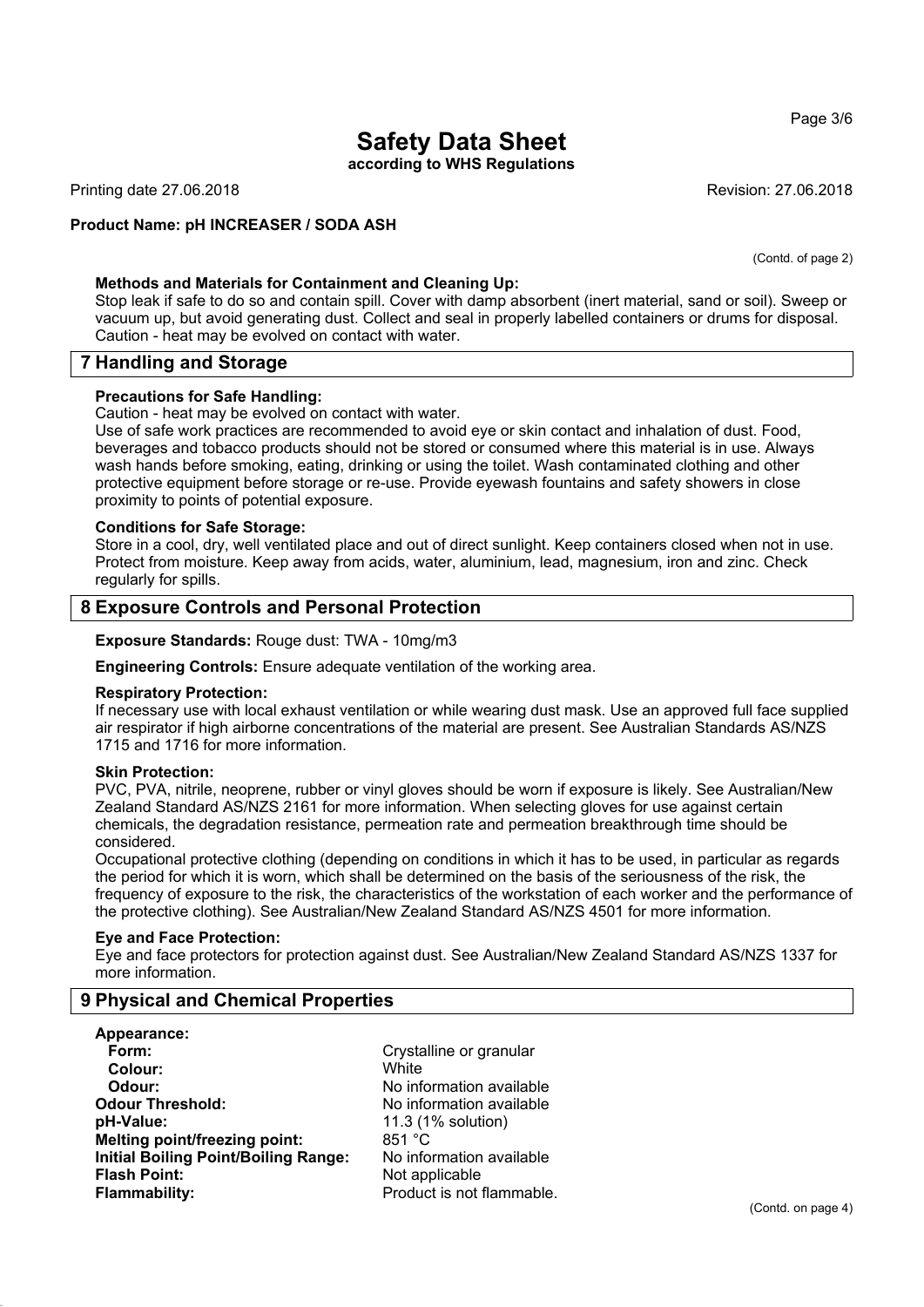## **Safety Data Sheet according to WHS Regulations**

Printing date 27.06.2018 **Revision: 27.06.2018** Revision: 27.06.2018

#### **Product Name: pH INCREASER / SODA ASH**

**Auto-ignition Temperature:** Not applicable **Decomposition Temperature:** No information available **Explosion Limits: Lower:** Not applicable **Upper:** Not applicable **Vapour Pressure:** Not applicable **Density at 20 °C:** 2.533 g/cm<sup>3</sup> **Bulk Density:** 1.04 (granular form) **Vapour Density:** Not applicable **Evaporation Rate:** Not applicable **Solubility in Water at 25 °C:** 250 g/l **Partition Coefficient (n-octanol/water):** Not determined **Viscosity:** Not determined

**10 Stability and Reactivity**

#### **Possibility of Hazardous Reactions:**

Hazardous polymerisation will not occur. Caution - heat may be evolved on contact with water.

**Chemical Stability:** Stable at ambient temperature and under normal conditions of use.

**Conditions to Avoid:** Moisture.

**Incompatible Materials:** Acids, water, aluminium, lead, magnesium, iron and zinc.

**Hazardous Decomposition Products:** Carbon and sodium oxides.

## **11 Toxicological Information**

#### **Toxicity:**

#### **LD**₅₀**/LC**₅₀ **Values Relevant for Classification:**

**CAS: 497-19-8 Sodium carbonate**

Oral  $|LD_{50}|$  4090 mg/kg (rat)

#### **Acute Health Effects**

**Inhalation:** May cause respiratory irritation.

**Skin:** May cause skin irritation. **Eye:** Causes serious eye damage.

**Ingestion:** Large amounts may cause nausea and vomiting.

**Skin Corrosion / Irritation:** Based on classification principles, the classification criteria are not met.

**Serious Eye Damage / Irritation:** Causes serious eye damage.

**Respiratory or Skin Sensitisation:** Based on classification principles, the classification criteria are not met.

**Germ Cell Mutagenicity:** Based on classification principles, the classification criteria are not met.

**Carcinogenicity:** This product does NOT contain any IARC listed chemicals.

**Reproductive Toxicity:** Based on classification principles, the classification criteria are not met.

**Specific Target Organ Toxicity (STOT) - Single Exposure:** May cause respiratory irritation.

#### **Specific Target Organ Toxicity (STOT) - Repeated Exposure:**

Based on classification principles, the classification criteria are not met.

**Aspiration Hazard:** Based on classification principles, the classification criteria are not met.

(Contd. on page 5)

(Contd. of page 3)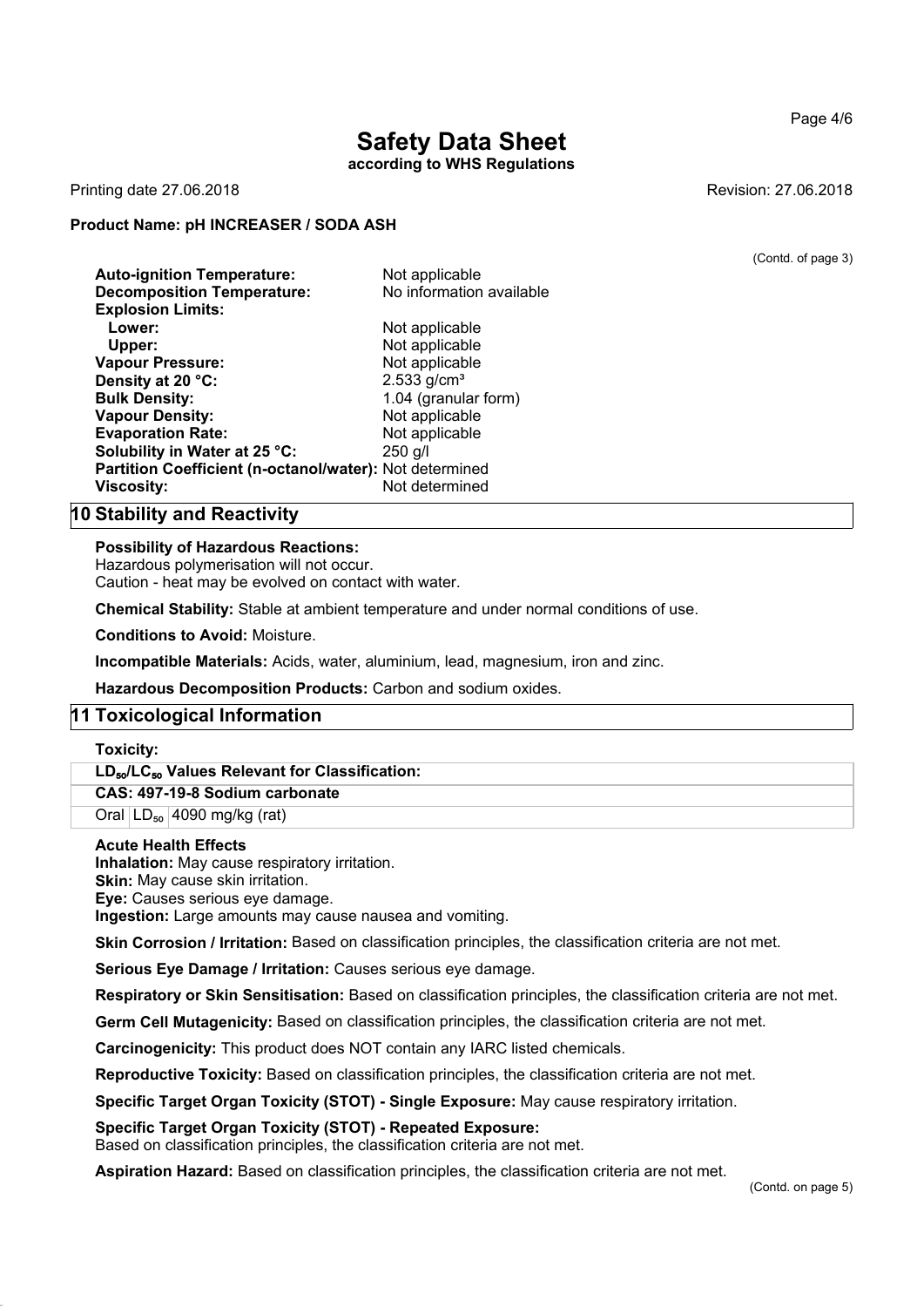**according to WHS Regulations**

Printing date 27.06.2018 **Revision: 27.06.2018** Revision: 27.06.2018

## **Product Name: pH INCREASER / SODA ASH**

**Chronic Health Effects:** No information available

#### **Existing Conditions Aggravated by Exposure:** No information available

**Additional toxicological information:** No information available

#### **12 Ecological Information**

**Ecotoxicity:** No further relevant information available.

**Aquatic toxicity:** No further relevant information available.

**Persistence and Degradability:** No further relevant information available.

**Bioaccumulative Potential:** No further relevant information available.

**Mobility in Soil:** No further relevant information available. **Other adverse effects:** No further relevant information available.

#### **13 Disposal Considerations**

**Disposal Methods and Containers:** Dispose according to applicable local and state government regulations.

**Special Precautions for Landfill or Incineration:** Please consult your state Land Waste Management Authority for more information.

### **14 Transport Information**

**UN Number** Not regulated

**Proper Shipping Name** Not regulated

**Dangerous Goods Class** Not regulated

**Packing Group:** Not regulated

## **15 Regulatory Information**

**Australian Inventory of Chemical Substances:**

CAS: 497-19-8 Sodium carbonate

**Standard for the Uniform Scheduling of Drugs and Poisons (SUSMP) - Poison Schedule:** Not Scheduled.

#### **16 Other Information**

#### **Date of Preparation or Last Revision:** 27.06.2018

**Last Revision of MSDS:** Rev 1.1 (30/06/2008)

**Prepared by: MSDS.COM.AU Pty Ltd www.msds.com.au** 

#### **Abbreviations and acronyms:**

GHS: Globally Harmonised System of Classification and Labelling of Chemicals

CAS: Chemical Abstracts Service (division of the American Chemical Society)

LC<sub>50</sub>: Lethal concentration, 50 percent LD<sub>50</sub>: Lethal dose, 50 percent

IARC: International Agency for Research on Cancer

STEL: Short Term Exposure Limit

TWA: Time Weighted Average

NES: National Exposure Standard (Safe Work Australia - Workplace Exposure Standards For Airborne Contaminants)

Serious Eye Damage/Irritation 1: Serious eye damage/eye irritation – Category 1

STOT SE 3: Specific target organ toxicity (single exposure) – Category 3

(Contd. of page 4)

Page 5/6

(Contd. on page 6)